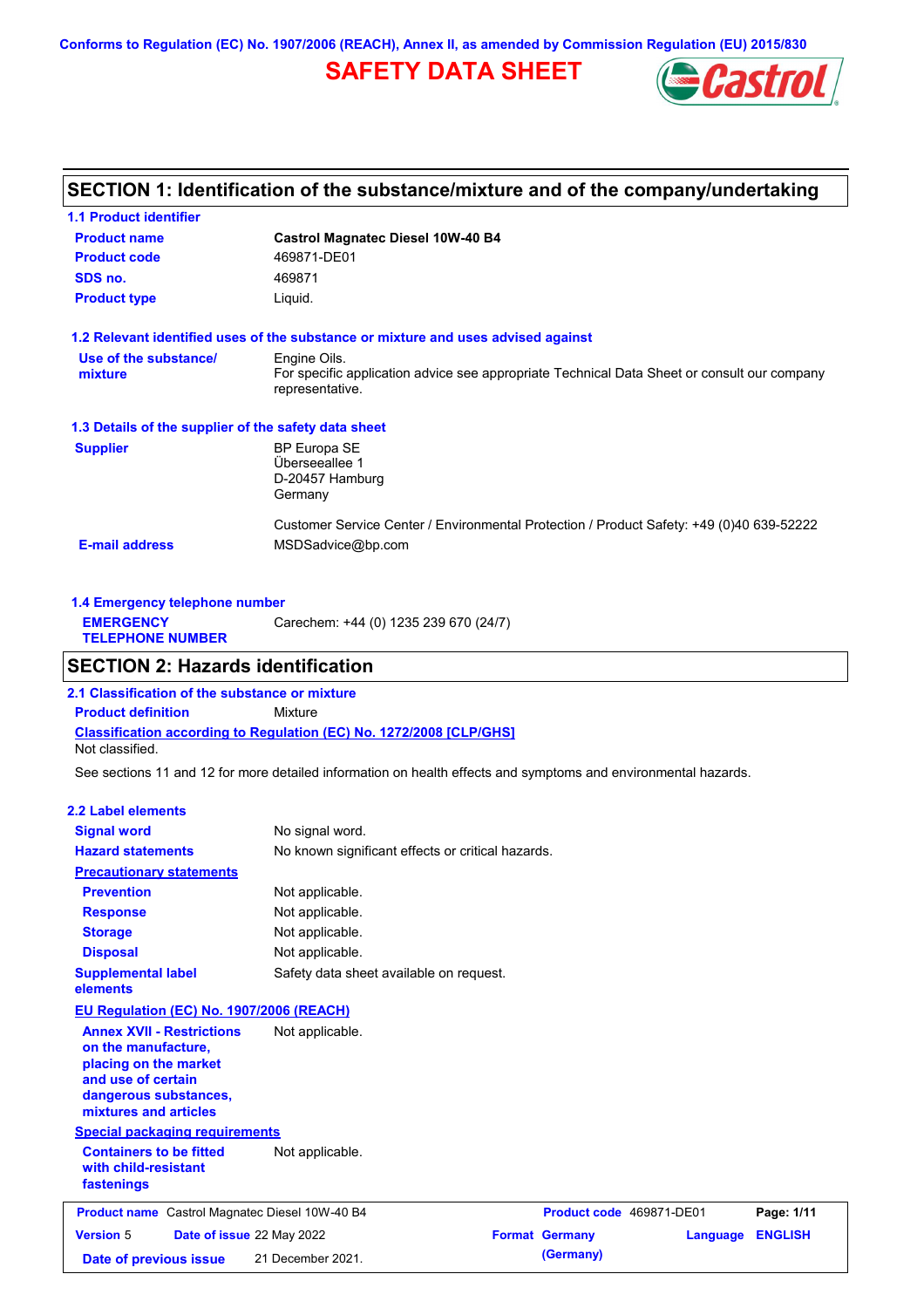### **SECTION 2: Hazards identification**

| <b>Tactile warning of danger</b>                                                                                         | Not applicable.                                                                                                                                                                                                                                                                                                                                                        |
|--------------------------------------------------------------------------------------------------------------------------|------------------------------------------------------------------------------------------------------------------------------------------------------------------------------------------------------------------------------------------------------------------------------------------------------------------------------------------------------------------------|
| 2.3 Other hazards                                                                                                        |                                                                                                                                                                                                                                                                                                                                                                        |
| <b>Results of PBT and vPvB</b><br>assessment                                                                             | Product does not meet the criteria for PBT or vPvB according to Regulation (EC) No. 1907/2006,<br>Annex XIII.                                                                                                                                                                                                                                                          |
| <b>Product meets the criteria</b><br>for PBT or vPvB according<br>to Regulation (EC) No.<br><b>1907/2006, Annex XIII</b> | This mixture does not contain any substances that are assessed to be a PBT or a vPvB.                                                                                                                                                                                                                                                                                  |
| Other hazards which do<br>not result in classification                                                                   | Defatting to the skin.<br>USED ENGINE OILS<br>Used engine oil may contain hazardous components which have the potential to cause skin<br>cancer.<br>See Toxicological Information, section 11 of this Safety Data Sheet.<br>Experimental data on one or more of the components has been used to determine all or part of<br>the hazard classification of this product. |

### **SECTION 3: Composition/information on ingredients**

Mixture

#### **3.2 Mixtures**

#### **Product definition**

Highly refined base oil (IP 346 DMSO extract < 3%). Proprietary performance additives.

| <b>Product/ingredient</b><br>name                                                                                                                                        | <b>Identifiers</b>                                                                   | %   | <b>Regulation (EC) No.</b><br>1272/2008 [CLP]                             | <b>Type</b> |
|--------------------------------------------------------------------------------------------------------------------------------------------------------------------------|--------------------------------------------------------------------------------------|-----|---------------------------------------------------------------------------|-------------|
| Distillates (petroleum), hydrotreated<br>heavy paraffinic                                                                                                                | REACH #: 01-2119484627-25<br>EC: 265-157-1<br>CAS: 64742-54-7<br>Index: 649-467-00-8 | -≤5 | Asp. Tox. 1, H304                                                         | $[1]$       |
| Phosphorodithioic acid, mixed O,O-bis<br>$(1,3$ -dimethylbutyl and iso-Pr) esters,<br>zinc salts<br>See Section 16 for the full text of the H statements declared above. | REACH #: 01-2119493626-26<br>EC: 283-392-8<br>CAS: 84605-29-8                        | ≤3  | <b>Skin Irrit. 2. H315</b><br>Eye Dam. 1, H318<br>Aquatic Chronic 2, H411 | [1] [2]     |

**Type** 

[1] Substance classified with a health or environmental hazard

[2] Substance with a workplace exposure limit

[3] Substance meets the criteria for PBT according to Regulation (EC) No. 1907/2006, Annex XIII

[4] Substance meets the criteria for vPvB according to Regulation (EC) No. 1907/2006, Annex XIII

[5] Substance of equivalent concern

[6] Additional disclosure due to company policy

Occupational exposure limits, if available, are listed in Section 8.

### **SECTION 4: First aid measures**

### **4.1 Description of first aid measures**

| <b>Eye contact</b>                | In case of contact, immediately flush eyes with plenty of water for at least 15 minutes. Eyelids<br>should be held away from the eyeball to ensure thorough rinsing. Check for and remove any<br>contact lenses. Get medical attention.             |
|-----------------------------------|-----------------------------------------------------------------------------------------------------------------------------------------------------------------------------------------------------------------------------------------------------|
| <b>Skin contact</b>               | Wash skin thoroughly with soap and water or use recognised skin cleanser. Remove<br>contaminated clothing and shoes. Wash clothing before reuse. Clean shoes thoroughly before<br>reuse. Get medical attention if irritation develops.              |
| <b>Inhalation</b>                 | If inhaled, remove to fresh air. In case of inhalation of decomposition products in a fire,<br>symptoms may be delayed. The exposed person may need to be kept under medical<br>surveillance for 48 hours. Get medical attention if symptoms occur. |
| <b>Ingestion</b>                  | Do not induce vomiting unless directed to do so by medical personnel. Get medical attention if<br>symptoms occur.                                                                                                                                   |
| <b>Protection of first-aiders</b> | No action shall be taken involving any personal risk or without suitable training. It may be<br>dangerous to the person providing aid to give mouth-to-mouth resuscitation.                                                                         |

### **4.2 Most important symptoms and effects, both acute and delayed**

See Section 11 for more detailed information on health effects and symptoms.

### **Potential acute health effects**

| <b>Product name</b> Castrol Magnatec Diesel 10W-40 B4 |  | Product code 469871-DE01         |  | Page: 2/11            |                  |  |
|-------------------------------------------------------|--|----------------------------------|--|-----------------------|------------------|--|
| <b>Version 5</b>                                      |  | <b>Date of issue 22 May 2022</b> |  | <b>Format Germany</b> | Language ENGLISH |  |
| Date of previous issue                                |  | 21 December 2021.                |  | (Germany)             |                  |  |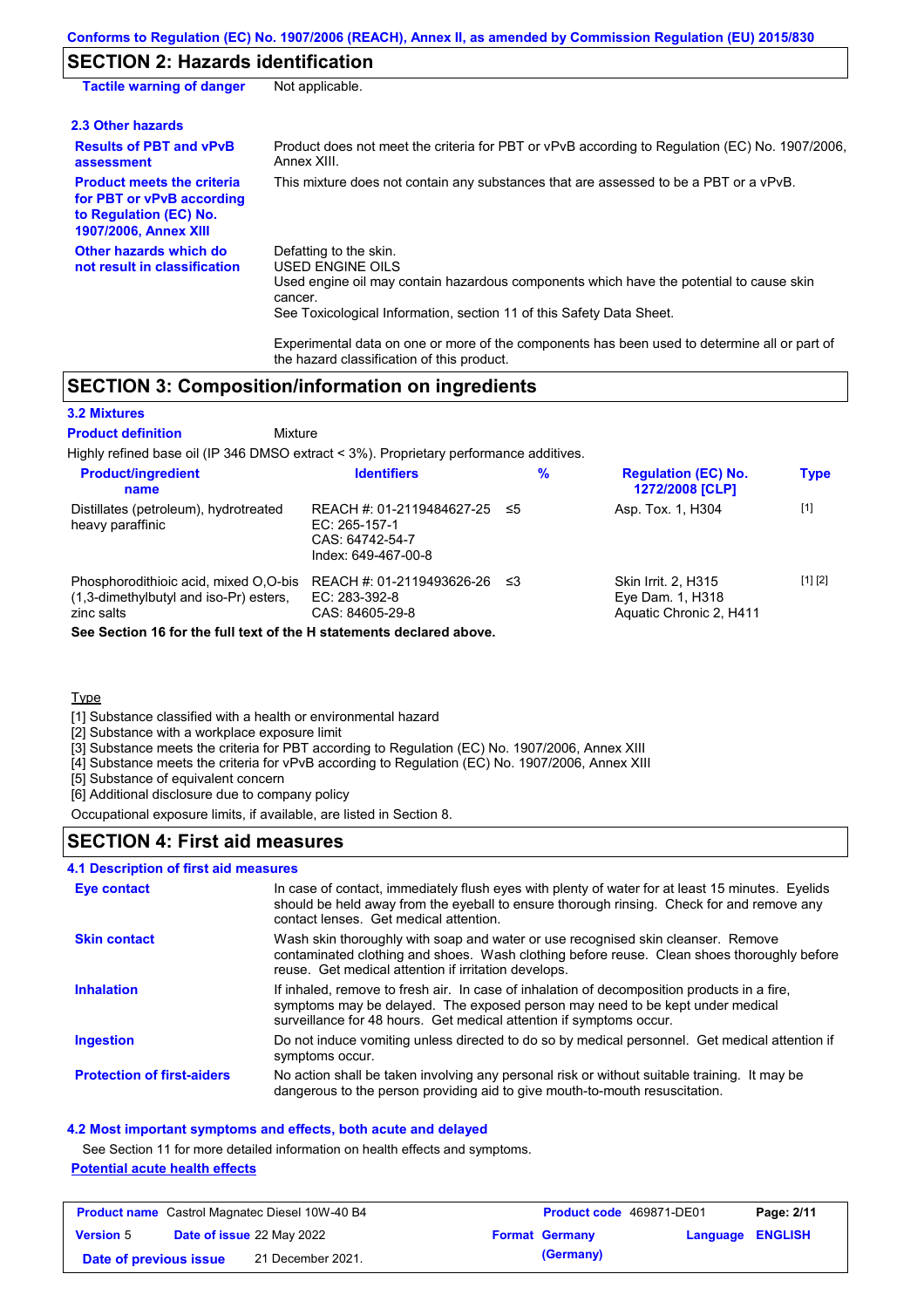## **SECTION 4: First aid measures**

| <b>Inhalation</b>   | Exposure to decomposition products may cause a health hazard. Serious effects may be<br>delayed following exposure. |
|---------------------|---------------------------------------------------------------------------------------------------------------------|
| <b>Ingestion</b>    | No known significant effects or critical hazards.                                                                   |
| <b>Skin contact</b> | Defatting to the skin. May cause skin dryness and irritation.                                                       |
| Eye contact         | Not classified as an eye irritant. Based on data available for this or related materials.                           |
|                     | Delayed and immediate effects as well as chronic effects from short and long-term exposure                          |
| <b>Inhalation</b>   | Overexposure to the inhalation of airborne droplets or aerosols may cause irritation of the<br>respiratory tract.   |
| <b>Ingestion</b>    | Ingestion of large quantities may cause nausea and diarrhoea.                                                       |
| <b>Skin contact</b> | Prolonged or repeated contact can defat the skin and lead to irritation and/or dermatitis.                          |
| Eye contact         | Potential risk of transient stinging or redness if accidental eye contact occurs.                                   |
|                     |                                                                                                                     |

### **4.3 Indication of any immediate medical attention and special treatment needed**

| <b>Notes to physician</b> | Treatment should in general be symptomatic and directed to relieving any effects.   |
|---------------------------|-------------------------------------------------------------------------------------|
|                           | In case of inhalation of decomposition products in a fire, symptoms may be delayed. |
|                           | The exposed person may need to be kept under medical surveillance for 48 hours.     |

# **SECTION 5: Firefighting measures**

| 5.1 Extinguishing media                                                                                                                                    |                                                                                                                                                                                                                                                                                                                                                                   |  |
|------------------------------------------------------------------------------------------------------------------------------------------------------------|-------------------------------------------------------------------------------------------------------------------------------------------------------------------------------------------------------------------------------------------------------------------------------------------------------------------------------------------------------------------|--|
| <b>Suitable extinguishing</b><br>media                                                                                                                     | In case of fire, use foam, dry chemical or carbon dioxide extinguisher or spray.                                                                                                                                                                                                                                                                                  |  |
| <b>Unsuitable extinguishing</b><br>Do not use water jet. The use of a water jet may cause the fire to spread by splashing the<br>burning product.<br>media |                                                                                                                                                                                                                                                                                                                                                                   |  |
| 5.2 Special hazards arising from the substance or mixture                                                                                                  |                                                                                                                                                                                                                                                                                                                                                                   |  |
| <b>Hazards from the</b><br>substance or mixture                                                                                                            | In a fire or if heated, a pressure increase will occur and the container may burst.                                                                                                                                                                                                                                                                               |  |
| <b>Hazardous combustion</b><br>products                                                                                                                    | Combustion products may include the following:<br>carbon oxides (CO, CO <sub>2</sub> ) (carbon monoxide, carbon dioxide)<br>nitrogen oxides ( $NO$ , $NO2$ etc.)                                                                                                                                                                                                  |  |
| 5.3 Advice for firefighters                                                                                                                                |                                                                                                                                                                                                                                                                                                                                                                   |  |
| <b>Special precautions for</b><br>fire-fighters                                                                                                            | No action shall be taken involving any personal risk or without suitable training. Promptly<br>isolate the scene by removing all persons from the vicinity of the incident if there is a fire.                                                                                                                                                                    |  |
| <b>Special protective</b><br>equipment for fire-fighters                                                                                                   | Fire-fighters should wear appropriate protective equipment and self-contained breathing<br>apparatus (SCBA) with a full face-piece operated in positive pressure mode. Clothing for fire-<br>fighters (including helmets, protective boots and gloves) conforming to European standard EN<br>469 will provide a basic level of protection for chemical incidents. |  |

### **SECTION 6: Accidental release measures**

|                                                          | 6.1 Personal precautions, protective equipment and emergency procedures                                                                                                                                                                                                                                                                                                                        |                       |           |                          |                |
|----------------------------------------------------------|------------------------------------------------------------------------------------------------------------------------------------------------------------------------------------------------------------------------------------------------------------------------------------------------------------------------------------------------------------------------------------------------|-----------------------|-----------|--------------------------|----------------|
| For non-emergency<br>personnel                           | No action shall be taken involving any personal risk or without suitable training. Evacuate<br>surrounding areas. Keep unnecessary and unprotected personnel from entering. Do not touch<br>or walk through spilt material. Floors may be slippery; use care to avoid falling. Put on<br>appropriate personal protective equipment.                                                            |                       |           |                          |                |
| For emergency responders                                 | Entry into a confined space or poorly ventilated area contaminated with vapour, mist or fume is<br>extremely hazardous without the correct respiratory protective equipment and a safe system of<br>work. Wear self-contained breathing apparatus. Wear a suitable chemical protective suit.<br>Chemical resistant boots. See also the information in "For non-emergency personnel".           |                       |           |                          |                |
| <b>6.2 Environmental</b><br>precautions                  | Avoid dispersal of spilt material and runoff and contact with soil, waterways, drains and sewers.<br>Inform the relevant authorities if the product has caused environmental pollution (sewers,<br>waterways, soil or air).                                                                                                                                                                    |                       |           |                          |                |
| 6.3 Methods and material for containment and cleaning up |                                                                                                                                                                                                                                                                                                                                                                                                |                       |           |                          |                |
| <b>Small spill</b>                                       | Stop leak if without risk. Move containers from spill area. Absorb with an inert material and<br>place in an appropriate waste disposal container. Dispose of via a licensed waste disposal<br>contractor.                                                                                                                                                                                     |                       |           |                          |                |
| Large spill                                              | Stop leak if without risk. Move containers from spill area. Prevent entry into sewers, water<br>courses, basements or confined areas. Contain and collect spillage with non-combustible,<br>absorbent material e.g. sand, earth, vermiculite or diatomaceous earth and place in container<br>for disposal according to local regulations. Dispose of via a licensed waste disposal contractor. |                       |           |                          |                |
| <b>Product name</b> Castrol Magnatec Diesel 10W-40 B4    |                                                                                                                                                                                                                                                                                                                                                                                                |                       |           | Product code 469871-DE01 | Page: 3/11     |
| <b>Version 5</b><br>Date of issue 22 May 2022            |                                                                                                                                                                                                                                                                                                                                                                                                | <b>Format Germany</b> |           | Language                 | <b>ENGLISH</b> |
| Date of previous issue                                   | 21 December 2021.                                                                                                                                                                                                                                                                                                                                                                              |                       | (Germany) |                          |                |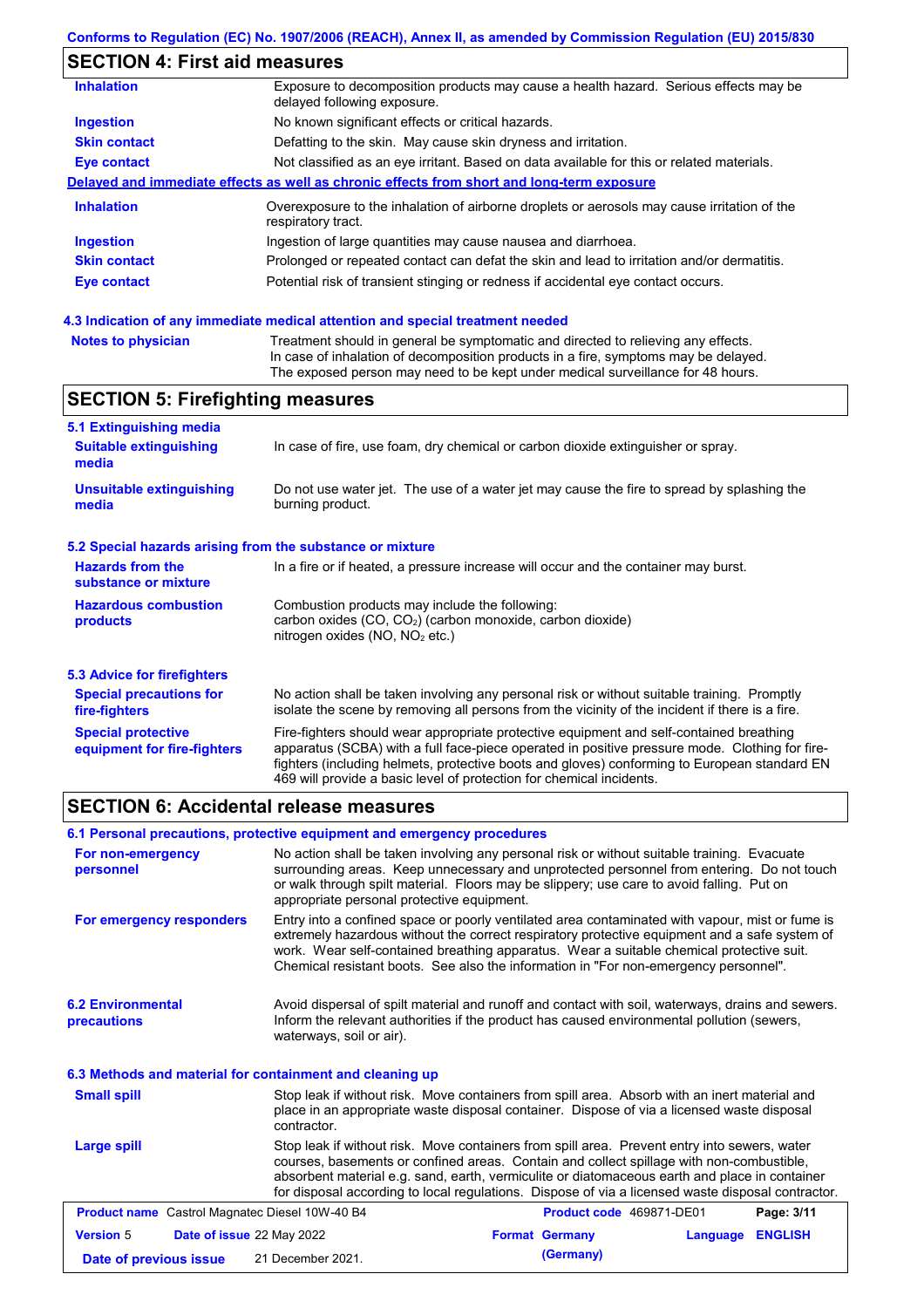# **SECTION 6: Accidental release measures**

| 6.4 Reference to other<br><b>sections</b> | See Section 1 for emergency contact information.<br>See Section 5 for firefighting measures.<br>See Section 8 for information on appropriate personal protective equipment.<br>See Section 12 for environmental precautions.<br>See Section 13 for additional waste treatment information. |
|-------------------------------------------|--------------------------------------------------------------------------------------------------------------------------------------------------------------------------------------------------------------------------------------------------------------------------------------------|
|                                           |                                                                                                                                                                                                                                                                                            |

### **SECTION 7: Handling and storage**

### **7.1 Precautions for safe handling**

| Put on appropriate personal protective equipment.                                                                                                                                                                                                                                                                                                                                                                                                                                        |
|------------------------------------------------------------------------------------------------------------------------------------------------------------------------------------------------------------------------------------------------------------------------------------------------------------------------------------------------------------------------------------------------------------------------------------------------------------------------------------------|
| Eating, drinking and smoking should be prohibited in areas where this material is handled.<br>stored and processed. Wash thoroughly after handling. Remove contaminated clothing and<br>protective equipment before entering eating areas. See also Section 8 for additional<br>information on hygiene measures.                                                                                                                                                                         |
| Store in accordance with local regulations. Store in a dry, cool and well-ventilated area, away<br>from incompatible materials (see Section 10). Keep away from heat and direct sunlight. Keep<br>container tightly closed and sealed until ready for use. Containers that have been opened must<br>be carefully resealed and kept upright to prevent leakage. Store and use only in equipment/<br>containers designed for use with this product. Do not store in unlabelled containers. |
| Prolonged exposure to elevated temperature                                                                                                                                                                                                                                                                                                                                                                                                                                               |
| 10                                                                                                                                                                                                                                                                                                                                                                                                                                                                                       |
|                                                                                                                                                                                                                                                                                                                                                                                                                                                                                          |

**7.3 Specific end use(s) Recommendations**

See section 1.2 and Exposure scenarios in annex, if applicable.

### **SECTION 8: Exposure controls/personal protection**

### **8.1 Control parameters**

| <b>Product/ingredient name</b>                                                             | <b>Exposure limit values</b>                                                                                                                                                                                                                                                                                                                                                                                                                                                                                                                                                                                                                                                                                                                                                                                                                                                                                                                                                                                               |
|--------------------------------------------------------------------------------------------|----------------------------------------------------------------------------------------------------------------------------------------------------------------------------------------------------------------------------------------------------------------------------------------------------------------------------------------------------------------------------------------------------------------------------------------------------------------------------------------------------------------------------------------------------------------------------------------------------------------------------------------------------------------------------------------------------------------------------------------------------------------------------------------------------------------------------------------------------------------------------------------------------------------------------------------------------------------------------------------------------------------------------|
| Phosphorodithioic acid, mixed O,O-bis<br>(1,3-dimethylbutyl and iso-Pr) esters, zinc salts | DFG MAC-values list (Germany).                                                                                                                                                                                                                                                                                                                                                                                                                                                                                                                                                                                                                                                                                                                                                                                                                                                                                                                                                                                             |
|                                                                                            | TWA: 2 mg/m <sup>3</sup> 8 hours. Issued/Revised: 7/2013 Form: inhalable fraction<br>PEAK: 4 mg/m <sup>3</sup> , 4 times per shift, 15 minutes. Issued/Revised: 7/2013<br>Form: inhalable fraction<br>PEAK: 0.4 mg/m <sup>3</sup> , 4 times per shift, 15 minutes. Issued/Revised: 7/2012<br>Form: respirable fraction<br>TWA: 0.1 mg/m <sup>3</sup> 8 hours. Issued/Revised: 7/2012 Form: respirable<br>fraction                                                                                                                                                                                                                                                                                                                                                                                                                                                                                                                                                                                                          |
| <b>Recommended monitoring</b><br>procedures                                                | If this product contains ingredients with exposure limits, personal, workplace atmosphere or<br>biological monitoring may be required to determine the effectiveness of the ventilation or other<br>control measures and/or the necessity to use respiratory protective equipment. Reference<br>should be made to monitoring standards, such as the following: European Standard EN 689<br>(Workplace atmospheres - Guidance for the assessment of exposure by inhalation to chemical<br>agents for comparison with limit values and measurement strategy) European Standard EN<br>14042 (Workplace atmospheres - Guide for the application and use of procedures for the<br>assessment of exposure to chemical and biological agents) European Standard EN 482<br>(Workplace atmospheres - General requirements for the performance of procedures for the<br>measurement of chemical agents) Reference to national guidance documents for methods for<br>the determination of hazardous substances will also be required. |
| <b>Derived No Effect Level</b><br>No DNELs/DMELs available.                                |                                                                                                                                                                                                                                                                                                                                                                                                                                                                                                                                                                                                                                                                                                                                                                                                                                                                                                                                                                                                                            |
| <b>Predicted No Effect Concentration</b><br>No PNECs available                             |                                                                                                                                                                                                                                                                                                                                                                                                                                                                                                                                                                                                                                                                                                                                                                                                                                                                                                                                                                                                                            |
| <b>8.2 Exposure controls</b>                                                               |                                                                                                                                                                                                                                                                                                                                                                                                                                                                                                                                                                                                                                                                                                                                                                                                                                                                                                                                                                                                                            |
| <b>Appropriate engineering</b><br>controls                                                 | Provide exhaust ventilation or other engineering controls to keep the relevant airborne<br>concentrations below their respective occupational exposure limits.<br>All activities involving chemicals should be assessed for their risks to health, to ensure<br>exposures are adequately controlled. Personal protective equipment should only be considered<br>after other forms of control measures (e.g. engineering controls) have been suitably evaluated.<br>Personal protective equipment should conform to appropriate standards, be suitable for use, be<br>kept in good condition and properly maintained.<br>Your supplier of personal protective equipment should be consulted for advice on selection and                                                                                                                                                                                                                                                                                                     |
| <b>Product name</b> Castrol Magnatec Diesel 10W-40 B4                                      | <b>Product code</b> 469871-DF01<br>Page: 4/11                                                                                                                                                                                                                                                                                                                                                                                                                                                                                                                                                                                                                                                                                                                                                                                                                                                                                                                                                                              |

|                        | <b>Product name</b> Castrol Magnatec Diesel 10W-40 B4 | <b>Product code</b> 469871-DE01 |                  | Page: 4/11 |
|------------------------|-------------------------------------------------------|---------------------------------|------------------|------------|
| <b>Version 5</b>       | <b>Date of issue 22 May 2022</b>                      | <b>Format Germany</b>           | Language ENGLISH |            |
| Date of previous issue | 21 December 2021.                                     | (Germany)                       |                  |            |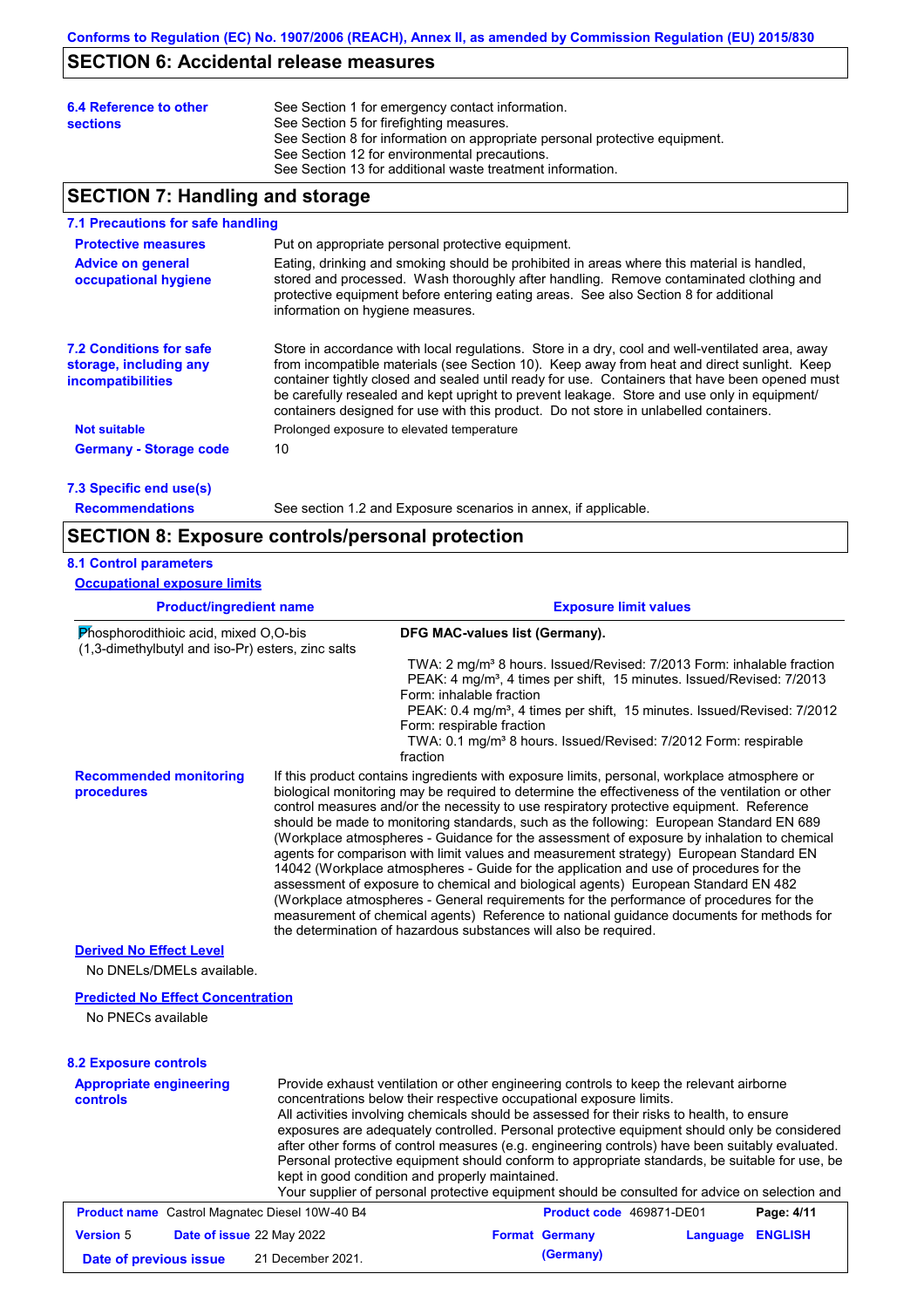# **SECTION 8: Exposure controls/personal protection**

|                                       | appropriate standards. For further information contact your national organisation for standards.<br>The final choice of protective equipment will depend upon a risk assessment. It is important to<br>ensure that all items of personal protective equipment are compatible.                                                                                                                                                                                                                                                                                                                                                                     |
|---------------------------------------|---------------------------------------------------------------------------------------------------------------------------------------------------------------------------------------------------------------------------------------------------------------------------------------------------------------------------------------------------------------------------------------------------------------------------------------------------------------------------------------------------------------------------------------------------------------------------------------------------------------------------------------------------|
| <b>Individual protection measures</b> |                                                                                                                                                                                                                                                                                                                                                                                                                                                                                                                                                                                                                                                   |
| <b>Hygiene measures</b>               | Wash hands, forearms and face thoroughly after handling chemical products, before eating,<br>smoking and using the lavatory and at the end of the working period. Ensure that eyewash<br>stations and safety showers are close to the workstation location.                                                                                                                                                                                                                                                                                                                                                                                       |
| <b>Respiratory protection</b>         | In case of insufficient ventilation, wear suitable respiratory equipment.<br>The correct choice of respiratory protection depends upon the chemicals being handled, the<br>conditions of work and use, and the condition of the respiratory equipment. Safety procedures<br>should be developed for each intended application. Respiratory protection equipment should<br>therefore be chosen in consultation with the supplier/manufacturer and with a full assessment<br>of the working conditions.                                                                                                                                             |
| <b>Eye/face protection</b>            | Safety glasses with side shields.                                                                                                                                                                                                                                                                                                                                                                                                                                                                                                                                                                                                                 |
| <b>Skin protection</b>                |                                                                                                                                                                                                                                                                                                                                                                                                                                                                                                                                                                                                                                                   |
| <b>Hand protection</b>                | <b>General Information:</b>                                                                                                                                                                                                                                                                                                                                                                                                                                                                                                                                                                                                                       |
|                                       | Because specific work environments and material handling practices vary, safety procedures<br>should be developed for each intended application. The correct choice of protective gloves<br>depends upon the chemicals being handled, and the conditions of work and use. Most gloves<br>provide protection for only a limited time before they must be discarded and replaced (even the<br>best chemically resistant gloves will break down after repeated chemical exposures).                                                                                                                                                                  |
|                                       | Gloves should be chosen in consultation with the supplier / manufacturer and taking account of<br>a full assessment of the working conditions.                                                                                                                                                                                                                                                                                                                                                                                                                                                                                                    |
|                                       | Recommended: Nitrile gloves.<br><b>Breakthrough time:</b>                                                                                                                                                                                                                                                                                                                                                                                                                                                                                                                                                                                         |
|                                       | Breakthrough time data are generated by glove manufacturers under laboratory test conditions<br>and represent how long a glove can be expected to provide effective permeation resistance. It<br>is important when following breakthrough time recommendations that actual workplace<br>conditions are taken into account. Always consult with your glove supplier for up-to-date<br>technical information on breakthrough times for the recommended glove type.<br>Our recommendations on the selection of gloves are as follows:                                                                                                                |
|                                       | Continuous contact:                                                                                                                                                                                                                                                                                                                                                                                                                                                                                                                                                                                                                               |
|                                       | Gloves with a minimum breakthrough time of 240 minutes, or >480 minutes if suitable gloves<br>can be obtained.<br>If suitable gloves are not available to offer that level of protection, gloves with shorter<br>breakthrough times may be acceptable as long as appropriate glove maintenance and<br>replacement regimes are determined and adhered to.                                                                                                                                                                                                                                                                                          |
|                                       | Short-term / splash protection:                                                                                                                                                                                                                                                                                                                                                                                                                                                                                                                                                                                                                   |
|                                       | Recommended breakthrough times as above.<br>It is recognised that for short-term, transient exposures, gloves with shorter breakthrough times<br>may commonly be used. Therefore, appropriate maintenance and replacement regimes must<br>be determined and rigorously followed.                                                                                                                                                                                                                                                                                                                                                                  |
|                                       | <b>Glove Thickness:</b>                                                                                                                                                                                                                                                                                                                                                                                                                                                                                                                                                                                                                           |
|                                       | For general applications, we recommend gloves with a thickness typically greater than 0.35 mm.                                                                                                                                                                                                                                                                                                                                                                                                                                                                                                                                                    |
|                                       | It should be emphasised that glove thickness is not necessarily a good predictor of glove<br>resistance to a specific chemical, as the permeation efficiency of the glove will be dependent<br>on the exact composition of the glove material. Therefore, glove selection should also be based<br>on consideration of the task requirements and knowledge of breakthrough times.<br>Glove thickness may also vary depending on the glove manufacturer, the glove type and the<br>glove model. Therefore, the manufacturers' technical data should always be taken into account<br>to ensure selection of the most appropriate glove for the task. |
|                                       | Note: Depending on the activity being conducted, gloves of varying thickness may be required<br>for specific tasks. For example:                                                                                                                                                                                                                                                                                                                                                                                                                                                                                                                  |
|                                       | • Thinner gloves (down to 0.1 mm or less) may be required where a high degree of manual<br>dexterity is needed. However, these gloves are only likely to give short duration protection and<br>would normally be just for single use applications, then disposed of.                                                                                                                                                                                                                                                                                                                                                                              |

|                        | <b>Product name</b> Castrol Magnatec Diesel 10W-40 B4 | <b>Product code</b> 469871-DE01 |                         | Page: 5/11 |
|------------------------|-------------------------------------------------------|---------------------------------|-------------------------|------------|
| <b>Version 5</b>       | Date of issue 22 May 2022                             | <b>Format Germany</b>           | <b>Language ENGLISH</b> |            |
| Date of previous issue | 21 December 2021.                                     | (Germany)                       |                         |            |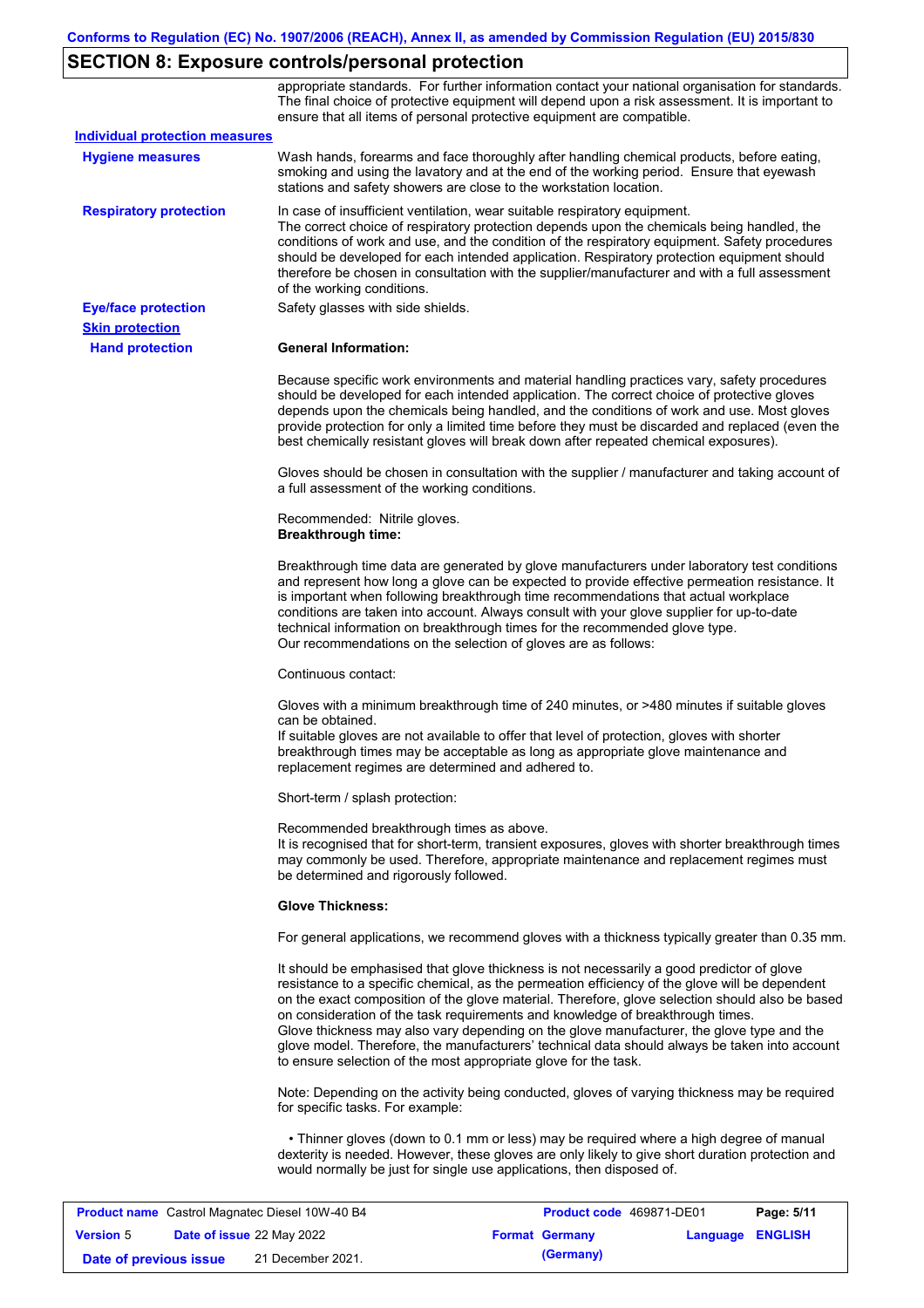# **SECTION 8: Exposure controls/personal protection**

|                                           | • Thicker gloves (up to 3 mm or more) may be required where there is a mechanical (as well<br>as a chemical) risk i.e. where there is abrasion or puncture potential.                                                                                                                                                                                                                                                                                                                                                                                                                                                                                                                 |
|-------------------------------------------|---------------------------------------------------------------------------------------------------------------------------------------------------------------------------------------------------------------------------------------------------------------------------------------------------------------------------------------------------------------------------------------------------------------------------------------------------------------------------------------------------------------------------------------------------------------------------------------------------------------------------------------------------------------------------------------|
| <b>Skin and body</b>                      | Use of protective clothing is good industrial practice.<br>Personal protective equipment for the body should be selected based on the task being<br>performed and the risks involved and should be approved by a specialist before handling this<br>product.<br>Cotton or polyester/cotton overalls will only provide protection against light superficial<br>contamination that will not soak through to the skin. Overalls should be laundered on a regular<br>basis. When the risk of skin exposure is high (e.g. when cleaning up spillages or if there is a<br>risk of splashing) then chemical resistant aprons and/or impervious chemical suits and boots<br>will be required. |
| <b>Refer to standards:</b>                | Respiratory protection: EN 529<br>Gloves: EN 420, EN 374<br>Eye protection: EN 166<br>Filtering half-mask: EN 149<br>Filtering half-mask with valve: EN 405<br>Half-mask: EN 140 plus filter<br>Full-face mask: EN 136 plus filter<br>Particulate filters: FN 143<br>Gas/combined filters: EN 14387                                                                                                                                                                                                                                                                                                                                                                                   |
| <b>Environmental exposure</b><br>controls | Emissions from ventilation or work process equipment should be checked to ensure they<br>comply with the requirements of environmental protection legislation. In some cases, fume<br>scrubbers, filters or engineering modifications to the process equipment will be necessary to<br>reduce emissions to acceptable levels.                                                                                                                                                                                                                                                                                                                                                         |

# **SECTION 9: Physical and chemical properties**

The conditions of measurement of all properties are at standard temperature and pressure unless otherwise indicated.

#### **9.1 Information on basic physical and chemical properties**

| <b>Appearance</b>                                      |                                                                                       |
|--------------------------------------------------------|---------------------------------------------------------------------------------------|
| <b>Physical state</b>                                  | Liquid.                                                                               |
| <b>Colour</b>                                          | Amber                                                                                 |
| <b>Odour</b>                                           | Not available.                                                                        |
| <b>Odour threshold</b>                                 | Not available.                                                                        |
| рH                                                     | Not applicable.                                                                       |
| <b>Melting point/freezing point</b>                    | Not available.                                                                        |
| Initial boiling point and boiling<br>range             | Not available.                                                                        |
| <b>Pour point</b>                                      | -42 $^{\circ}$ C                                                                      |
| <b>Flash point</b>                                     | Closed cup: 202°C (395.6°F) [Pensky-Martens]<br>Open cup: 226°C (438.8°F) [Cleveland] |
| <b>Evaporation rate</b>                                | Not available.                                                                        |
| <b>Flammability (solid, gas)</b>                       | Not available.                                                                        |
| <b>Upper/lower flammability or</b><br>explosive limits | Not available.                                                                        |
| <b>Vapour pressure</b>                                 | Not available.                                                                        |
|                                                        | <b>Vanour Droceuro at 20°C</b>                                                        |

|                                                       |                                                                                                    |        |         | Vapour Pressure at 20°C  |             |     | Vapour pressure at 50°C |                |
|-------------------------------------------------------|----------------------------------------------------------------------------------------------------|--------|---------|--------------------------|-------------|-----|-------------------------|----------------|
|                                                       | Ingredient name mm Hg kPa                                                                          |        |         | <b>Method</b>            | mm<br>Hg    | kPa | <b>Method</b>           |                |
|                                                       | Distillates (petroleum),<br>hydrotreated heavy<br>paraffinic                                       | < 0.08 | < 0.011 | <b>ASTM D 5191</b>       |             |     |                         |                |
|                                                       | Distillates (petroleum),<br>solvent-dewaxed<br>heavy paraffinic                                    | < 0.08 | < 0.011 | <b>ASTM D 5191</b>       |             |     |                         |                |
|                                                       | Distillates (petroleum),<br>hydrotreated heavy<br>paraffinic                                       | < 0.08 | < 0.011 | <b>ASTM D 5191</b>       |             |     |                         |                |
|                                                       | Phosphorodithioic acid, 0<br>mixed O,O-bis<br>(1,3-dimethylbutyl and<br>iso-Pr) esters, zinc salts |        | 0       | EU A.4                   | $\mathbf 0$ |     | EU A.4                  |                |
| <b>Product name</b> Castrol Magnatec Diesel 10W-40 B4 |                                                                                                    |        |         | Product code 469871-DE01 |             |     |                         | Page: 6/11     |
| <b>Version</b> 5<br>Date of issue 22 May 2022         |                                                                                                    |        |         | <b>Format Germany</b>    |             |     | Language                | <b>ENGLISH</b> |
| 21 December 2021.<br>Date of previous issue           |                                                                                                    |        |         | (Germany)                |             |     |                         |                |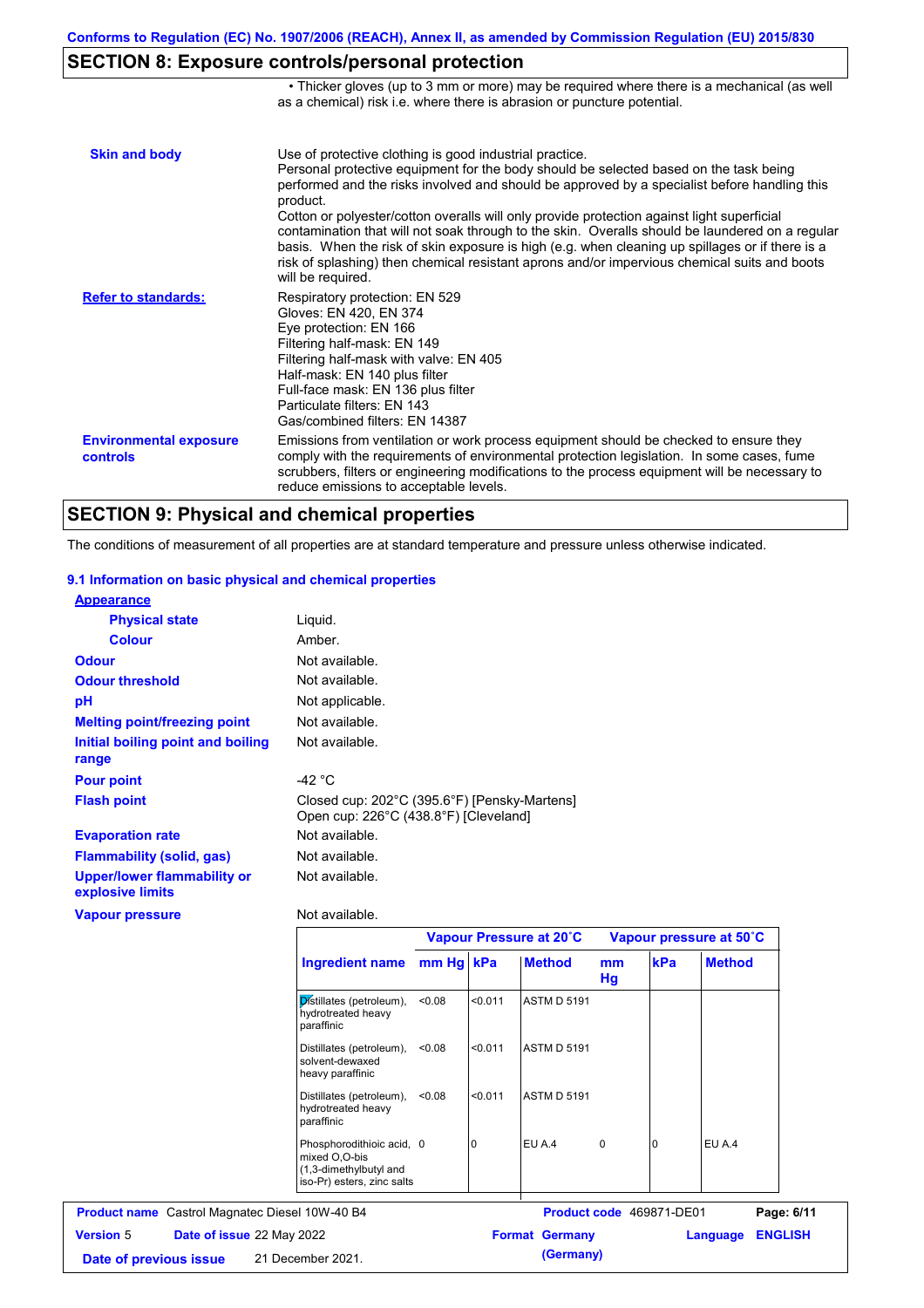# **SECTION 9: Physical and chemical properties**

| <b>Vapour density</b>                             | Not available.                                                                                                                                         |
|---------------------------------------------------|--------------------------------------------------------------------------------------------------------------------------------------------------------|
| <b>Relative density</b>                           | Not available.                                                                                                                                         |
| <b>Density</b>                                    | $\leq$ 1000 kg/m <sup>3</sup> (<1 g/cm <sup>3</sup> ) at 15 <sup>°</sup> C                                                                             |
| <b>Solubility(ies)</b>                            | insoluble in water.                                                                                                                                    |
| <b>Partition coefficient: n-octanol/</b><br>water | Not applicable.                                                                                                                                        |
| <b>Auto-ignition temperature</b>                  | Not available.                                                                                                                                         |
| <b>Decomposition temperature</b>                  | Not available.                                                                                                                                         |
| <b>Viscosity</b>                                  | Kinematic: 101.1 mm <sup>2</sup> /s (101.1 cSt) at $40^{\circ}$ C<br>Kinematic: 13.8 to 16.2 mm <sup>2</sup> /s (13.8 to 16.2 cSt) at 100 $^{\circ}$ C |
| <b>Explosive properties</b>                       | Not available.                                                                                                                                         |
| <b>Oxidising properties</b>                       | Not available.                                                                                                                                         |
| <b>Particle characteristics</b>                   |                                                                                                                                                        |
| <b>Median particle size</b>                       | Not applicable.                                                                                                                                        |
| 9.2 Other information                             |                                                                                                                                                        |

```
No additional information.
```
# **SECTION 10: Stability and reactivity**

| <b>APAPIALL 11</b>                                |                                                                                                                                                                         |
|---------------------------------------------------|-------------------------------------------------------------------------------------------------------------------------------------------------------------------------|
| <b>10.6 Hazardous</b><br>decomposition products   | Under normal conditions of storage and use, hazardous decomposition products should not be<br>produced.                                                                 |
| 10.5 Incompatible materials                       | Reactive or incompatible with the following materials: oxidising materials.                                                                                             |
| <b>10.4 Conditions to avoid</b>                   | Avoid all possible sources of ignition (spark or flame).                                                                                                                |
| <b>10.3 Possibility of</b><br>hazardous reactions | Under normal conditions of storage and use, hazardous reactions will not occur.<br>Under normal conditions of storage and use, hazardous polymerisation will not occur. |
| <b>10.2 Chemical stability</b>                    | The product is stable.                                                                                                                                                  |
| <b>10.1 Reactivity</b>                            | No specific test data available for this product. Refer to Conditions to avoid and Incompatible<br>materials for additional information.                                |

# **SECTION 11: Toxicological information**

| 11.1 Information on toxicological effects      |                                                                                                                     |                                   |                |
|------------------------------------------------|---------------------------------------------------------------------------------------------------------------------|-----------------------------------|----------------|
| <b>Acute toxicity estimates</b>                |                                                                                                                     |                                   |                |
| Not available.                                 |                                                                                                                     |                                   |                |
| <b>Information on likely</b>                   | Routes of entry anticipated: Dermal, Inhalation.                                                                    |                                   |                |
| routes of exposure                             |                                                                                                                     |                                   |                |
| <b>Potential acute health effects</b>          |                                                                                                                     |                                   |                |
| <b>Inhalation</b>                              | Exposure to decomposition products may cause a health hazard. Serious effects may be<br>delayed following exposure. |                                   |                |
| <b>Ingestion</b>                               | No known significant effects or critical hazards.                                                                   |                                   |                |
| <b>Skin contact</b>                            | Defatting to the skin. May cause skin dryness and irritation.                                                       |                                   |                |
| <b>Eye contact</b>                             | Not classified as an eye irritant. Based on data available for this or related materials.                           |                                   |                |
|                                                | <b>Symptoms related to the physical, chemical and toxicological characteristics</b>                                 |                                   |                |
| <b>Inhalation</b>                              | No specific data.                                                                                                   |                                   |                |
| <b>Ingestion</b>                               | No specific data.                                                                                                   |                                   |                |
| <b>Skin contact</b>                            | Adverse symptoms may include the following:<br><i>irritation</i><br>dryness<br>cracking                             |                                   |                |
| <b>Eye contact</b>                             | No specific data.                                                                                                   |                                   |                |
|                                                | Delayed and immediate effects as well as chronic effects from short and long-term exposure                          |                                   |                |
| <b>Inhalation</b>                              | Overexposure to the inhalation of airborne droplets or aerosols may cause irritation of the<br>respiratory tract.   |                                   |                |
| <b>Ingestion</b>                               | Ingestion of large quantities may cause nausea and diarrhoea.                                                       |                                   |                |
| Product name Castrol Magnatec Diesel 10W-40 B4 |                                                                                                                     | Product code 469871-DE01          | Page: 7/11     |
| <b>Version 5</b><br>Date of issue 22 May 2022  |                                                                                                                     | <b>Format Germany</b><br>Language | <b>ENGLISH</b> |
| Date of previous issue                         | 21 December 2021.                                                                                                   | (Germany)                         |                |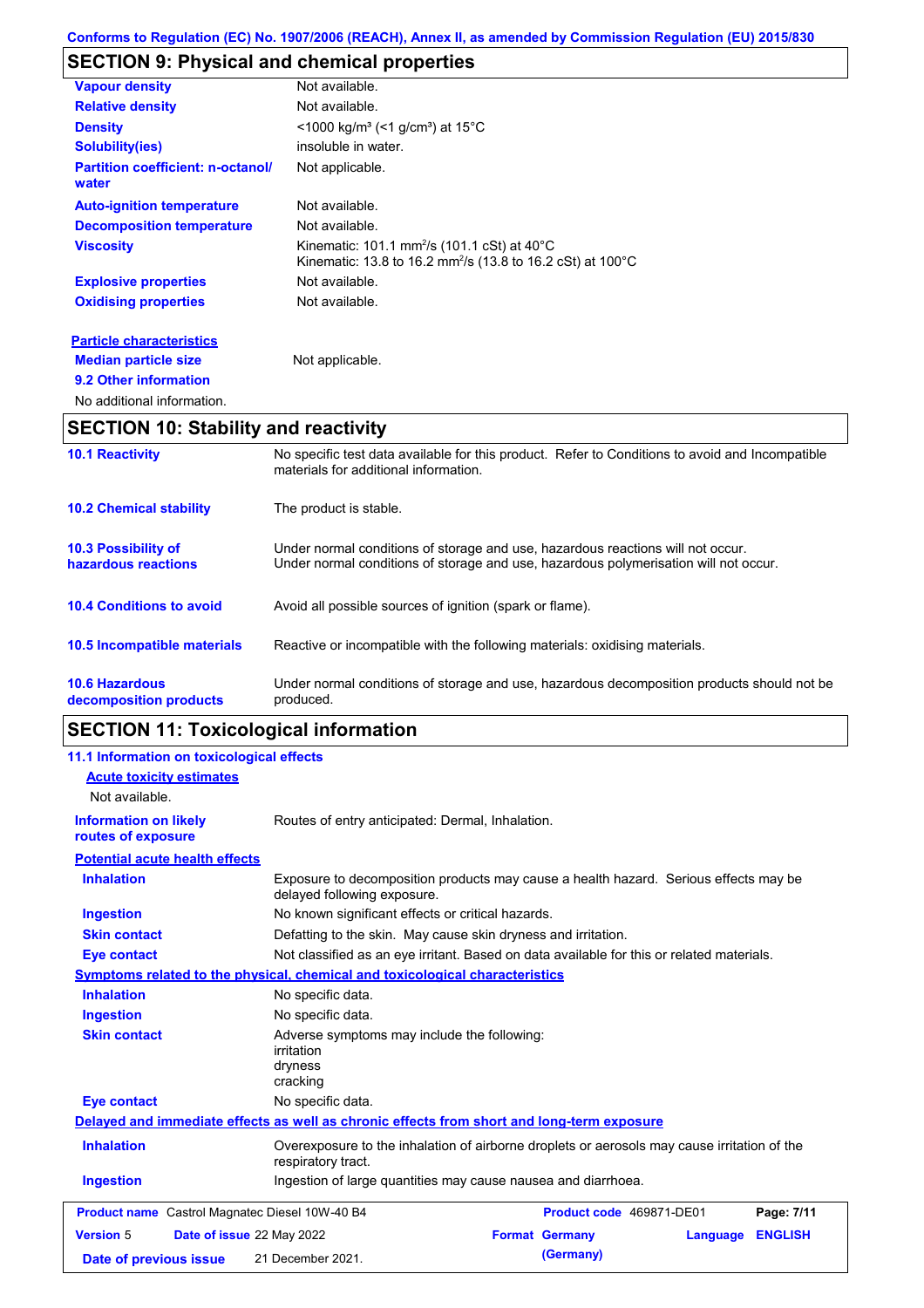# **SECTION 11: Toxicological information**

| <b>Skin contact</b>                     | Prolonged or repeated contact can defat the skin and lead to irritation and/or dermatitis.                                                                                                                                                                                                                                                                                                               |
|-----------------------------------------|----------------------------------------------------------------------------------------------------------------------------------------------------------------------------------------------------------------------------------------------------------------------------------------------------------------------------------------------------------------------------------------------------------|
| Eye contact                             | Potential risk of transient stinging or redness if accidental eye contact occurs.                                                                                                                                                                                                                                                                                                                        |
| <b>Potential chronic health effects</b> |                                                                                                                                                                                                                                                                                                                                                                                                          |
| <b>General</b>                          | USED ENGINE OILS<br>Combustion products resulting from the operation of internal combustion engines contaminate<br>engine oils during use. Used engine oil may contain hazardous components which have the<br>potential to cause skin cancer. Frequent or prolonged contact with all types and makes of used<br>engine oil must therefore be avoided and a high standard of personal hygiene maintained. |
| <b>Carcinogenicity</b>                  | No known significant effects or critical hazards.                                                                                                                                                                                                                                                                                                                                                        |
| <b>Mutagenicity</b>                     | No known significant effects or critical hazards.                                                                                                                                                                                                                                                                                                                                                        |
| <b>Developmental effects</b>            | No known significant effects or critical hazards.                                                                                                                                                                                                                                                                                                                                                        |
| <b>Fertility effects</b>                | No known significant effects or critical hazards.                                                                                                                                                                                                                                                                                                                                                        |

### **SECTION 12: Ecological information**

```
12.1 Toxicity
```
**Environmental hazards** Not classified as dangerous

#### **12.2 Persistence and degradability**

Expected to be biodegradable.

### **12.3 Bioaccumulative potential**

This product is not expected to bioaccumulate through food chains in the environment.

| <b>12.4 Mobility in soil</b>                                  |                                                                      |
|---------------------------------------------------------------|----------------------------------------------------------------------|
| <b>Soil/water partition</b><br>coefficient (K <sub>oc</sub> ) | Not available.                                                       |
| <b>Mobility</b>                                               | Spillages may penetrate the soil causing ground water contamination. |

### **12.5 Results of PBT and vPvB assessment**

Product does not meet the criteria for PBT or vPvB according to Regulation (EC) No. 1907/2006, Annex XIII.

#### **12.6 Other adverse effects**

Spills may form a film on water surfaces causing physical damage to organisms. Oxygen transfer could also be impaired. **Other ecological information**

### **SECTION 13: Disposal considerations**

#### **13.1 Waste treatment methods**

**Methods of disposal**

**Product**

Where possible, arrange for product to be recycled. Dispose of via an authorised person/ licensed waste disposal contractor in accordance with local regulations.

### **Hazardous waste** Yes.

#### **European waste catalogue (EWC)**

| Waste code  | <b>Waste designation</b>                                        |
|-------------|-----------------------------------------------------------------|
| l 13 02 05* | mineral-based non-chlorinated engine, gear and lubricating oils |

However, deviation from the intended use and/or the presence of any potential contaminants may require an alternative waste disposal code to be assigned by the end user.

| <b>Packaging</b>           |                                                                                                                                                                                                                                                                                                                                                                                                                                                                                                 |
|----------------------------|-------------------------------------------------------------------------------------------------------------------------------------------------------------------------------------------------------------------------------------------------------------------------------------------------------------------------------------------------------------------------------------------------------------------------------------------------------------------------------------------------|
| <b>Methods of disposal</b> | Where possible, arrange for product to be recycled. Dispose of via an authorised person/<br>licensed waste disposal contractor in accordance with local regulations.                                                                                                                                                                                                                                                                                                                            |
| <b>Special precautions</b> | This material and its container must be disposed of in a safe way. Care should be taken when<br>handling emptied containers that have not been cleaned or rinsed out. Empty containers or<br>liners may retain some product residues. Empty containers represent a fire hazard as they may<br>contain flammable product residues and vapour. Never weld, solder or braze empty containers.<br>Avoid dispersal of spilt material and runoff and contact with soil, waterways, drains and sewers. |
| <b>References</b>          | Commission 2014/955/EU<br>Directive 2008/98/EC                                                                                                                                                                                                                                                                                                                                                                                                                                                  |

| <b>Product name</b> Castrol Magnatec Diesel 10W-40 B4 |  | <b>Product code</b> 469871-DE01 |  | Page: 8/11            |  |                  |
|-------------------------------------------------------|--|---------------------------------|--|-----------------------|--|------------------|
| <b>Version 5</b>                                      |  | Date of issue 22 May 2022       |  | <b>Format Germany</b> |  | Language ENGLISH |
| Date of previous issue                                |  | 21 December 2021.               |  | (Germany)             |  |                  |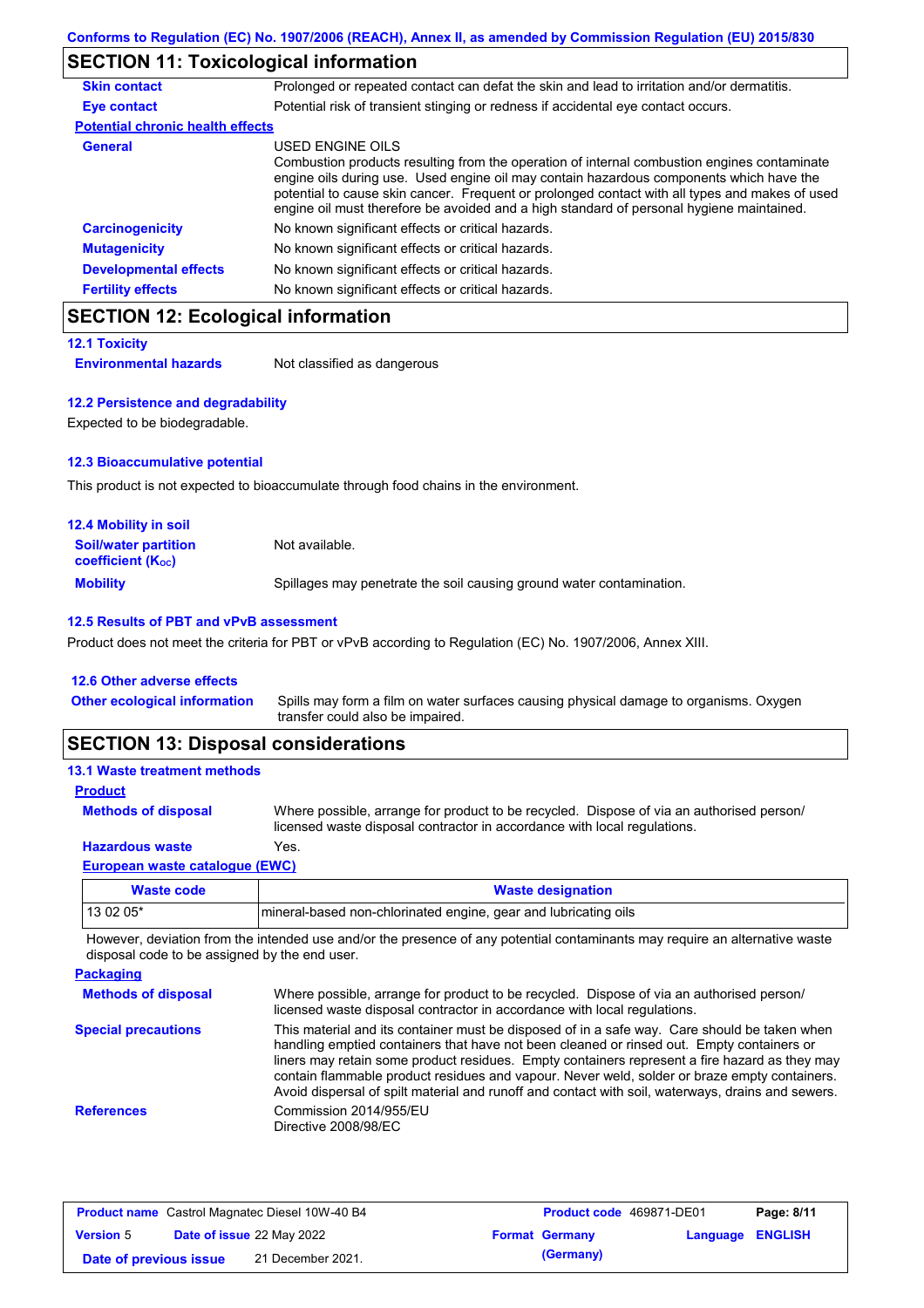#### - - - - - - - - - Not regulated. Not regulated. Not regulated. - - - **SECTION 14: Transport information ADR/RID IMDG IATA 14.1 UN number 14.2 UN proper shipping name 14.3 Transport hazard class(es) 14.4 Packing group ADN Additional information 14.5 Environmental hazards** No. 1980 | No. 1980 | No. 1980 | No. 1980 | No. 1980 | No. 1980 | No. 1980 | No. 1980 | No. 1980 | No. 1980 | Not regulated. - -<br>No. - -

**14.6 Special precautions for user** Not available.

#### **14.7 Transport in bulk according to IMO instruments**

Not available.

**Version** 5

### **SECTION 15: Regulatory information**

**Other regulations REACH Status** The company, as identified in Section 1, sells this product in the EU in compliance with the current requirements of REACH. **15.1 Safety, health and environmental regulations/legislation specific for the substance or mixture EU Regulation (EC) No. 1907/2006 (REACH) Annex XIV - List of substances subject to authorisation Substances of very high concern** None of the components are listed. At least one component is not listed. At least one component is not listed. At least one component is not listed. At least one component is not listed. At least one component is not listed. All components are listed or exempted. At least one component is not listed. **United States inventory (TSCA 8b) Australia inventory (AIIC) Canada inventory China inventory (IECSC) Japan inventory (CSCL) Korea inventory (KECI) Philippines inventory (PICCS) Taiwan Chemical Substances Inventory (TCSI) All components are listed or exempted. Ozone depleting substances (1005/2009/EU)** Not listed. **Prior Informed Consent (PIC) (649/2012/EU)** None of the components are listed. **Annex XIV EU Regulation (EC) No. 1907/2006 (REACH) Annex XVII - Restrictions on the manufacture, placing on the market and use of certain dangerous substances, mixtures and articles** Not applicable. **Product name** Castrol Magnatec Diesel 10W-40 B4 **Product Code 469871-DE01 Page: 9/11** 

**Date of issue** 22 May 2022 **Format Germany Language ENGLISH Date of previous issue** 21 December 2021. (Germany)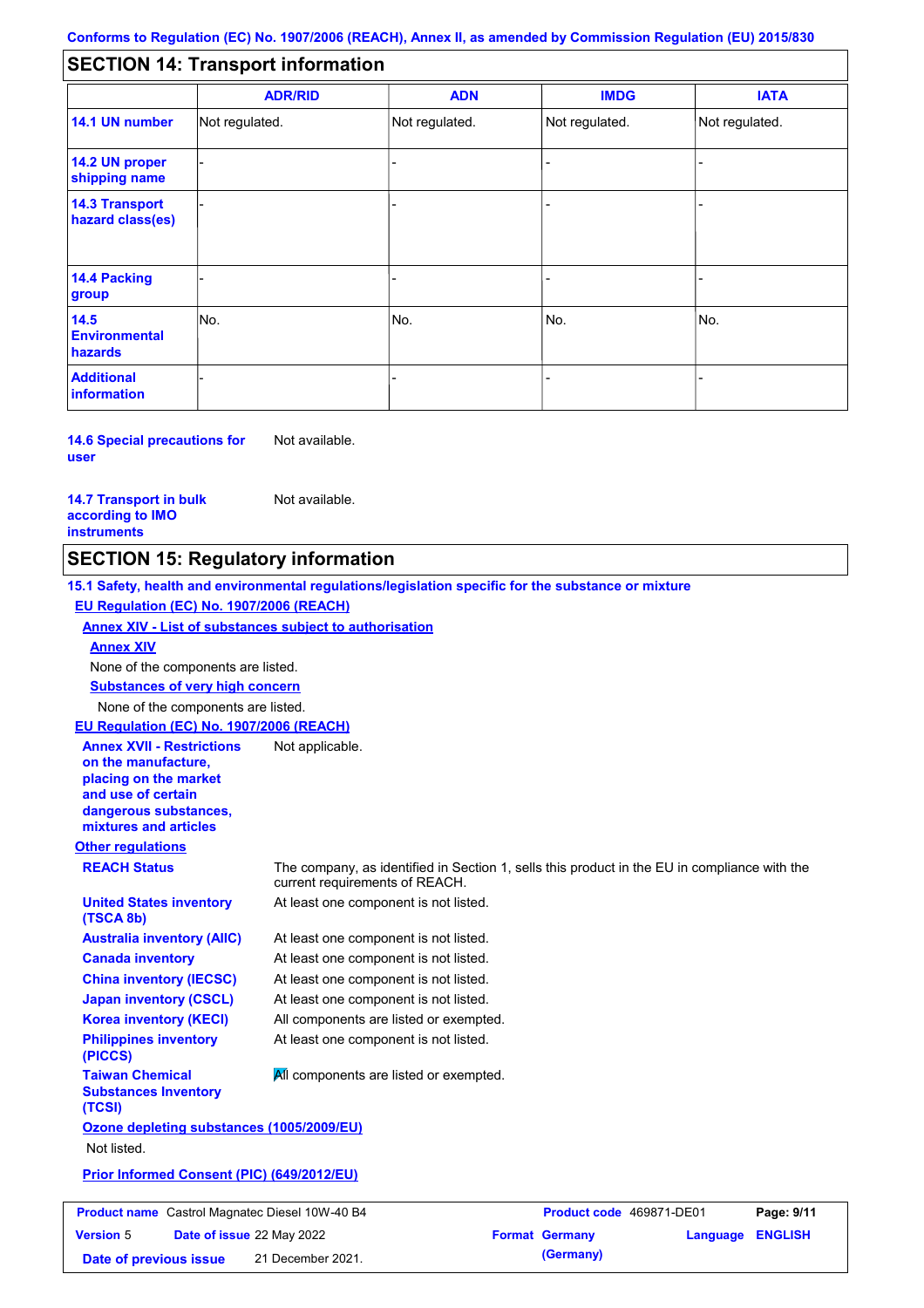# **SECTION 15: Regulatory information**

Not listed.

| IVUL IISLEU.                                                       |                               |                                                                                                                                                                                                                        |
|--------------------------------------------------------------------|-------------------------------|------------------------------------------------------------------------------------------------------------------------------------------------------------------------------------------------------------------------|
| <b>Persistent Organic Pollutants</b><br>Not listed.                |                               |                                                                                                                                                                                                                        |
| EU - Water framework directive - Priority substances               |                               |                                                                                                                                                                                                                        |
| None of the components are listed.                                 |                               |                                                                                                                                                                                                                        |
| <b>Seveso Directive</b>                                            |                               |                                                                                                                                                                                                                        |
| This product is not controlled under the Seveso Directive.         |                               |                                                                                                                                                                                                                        |
| <b>National regulations</b>                                        |                               |                                                                                                                                                                                                                        |
| <b>Hazardous incident ordinance</b>                                |                               |                                                                                                                                                                                                                        |
| <b>Hazard class for water</b>                                      | 2                             | (classified according AwSV)                                                                                                                                                                                            |
| <b>Prohibited Chemicals</b><br><b>Regulation</b><br>(ChemVerbotsV) | Regulation (ChemVerbotsV).    | When placed on the market in Germany, this product is not subject to the Prohibited Chemicals                                                                                                                          |
| <b>Occupational restrictions</b>                                   | (Mutterschutzgesetz – MuSchG) | Observe employment restrictions in the following:<br>Gesetz zum Schutz der arbeitenden Jugend (Jugendarbeitsschutzgesetz - JArbSchG)<br>Gesetz zum Schutz von Müttern bei der Arbeit, in der Ausbildung und im Studium |
|                                                                    |                               |                                                                                                                                                                                                                        |

| <b>15.2 Chemical safety</b> | A Chemical Safety Assessment has been carried out for one or more of the substances within  |
|-----------------------------|---------------------------------------------------------------------------------------------|
| assessment                  | this mixture. A Chemical Safety Assessment has not been carried out for the mixture itself. |

# **SECTION 16: Other information**

| <b>Abbreviations and acronyms</b>                                                                      | ADN = European Provisions concerning the International Carriage of Dangerous Goods by                                                                                         |                          |  |                  |  |  |
|--------------------------------------------------------------------------------------------------------|-------------------------------------------------------------------------------------------------------------------------------------------------------------------------------|--------------------------|--|------------------|--|--|
|                                                                                                        | Inland Waterway<br>ADR = The European Agreement concerning the International Carriage of Dangerous Goods by                                                                   |                          |  |                  |  |  |
|                                                                                                        | Road                                                                                                                                                                          |                          |  |                  |  |  |
|                                                                                                        | ATE = Acute Toxicity Estimate                                                                                                                                                 |                          |  |                  |  |  |
|                                                                                                        | <b>BCF</b> = Bioconcentration Factor                                                                                                                                          |                          |  |                  |  |  |
|                                                                                                        | CAS = Chemical Abstracts Service                                                                                                                                              |                          |  |                  |  |  |
|                                                                                                        | CLP = Classification, Labelling and Packaging Regulation [Regulation (EC) No. 1272/2008]                                                                                      |                          |  |                  |  |  |
|                                                                                                        | CSA = Chemical Safety Assessment                                                                                                                                              |                          |  |                  |  |  |
|                                                                                                        | CSR = Chemical Safety Report                                                                                                                                                  |                          |  |                  |  |  |
|                                                                                                        | <b>DMEL = Derived Minimal Effect Level</b>                                                                                                                                    |                          |  |                  |  |  |
|                                                                                                        | DNEL = Derived No Effect Level                                                                                                                                                |                          |  |                  |  |  |
|                                                                                                        | EINECS = European Inventory of Existing Commercial chemical Substances                                                                                                        |                          |  |                  |  |  |
|                                                                                                        | ES = Exposure Scenario                                                                                                                                                        |                          |  |                  |  |  |
|                                                                                                        | EUH statement = CLP-specific Hazard statement                                                                                                                                 |                          |  |                  |  |  |
|                                                                                                        | EWC = European Waste Catalogue<br>GHS = Globally Harmonized System of Classification and Labelling of Chemicals                                                               |                          |  |                  |  |  |
|                                                                                                        | IATA = International Air Transport Association                                                                                                                                |                          |  |                  |  |  |
|                                                                                                        | IBC = Intermediate Bulk Container                                                                                                                                             |                          |  |                  |  |  |
|                                                                                                        | <b>IMDG</b> = International Maritime Dangerous Goods                                                                                                                          |                          |  |                  |  |  |
|                                                                                                        | LogPow = logarithm of the octanol/water partition coefficient                                                                                                                 |                          |  |                  |  |  |
|                                                                                                        | MARPOL = International Convention for the Prevention of Pollution From Ships, 1973 as                                                                                         |                          |  |                  |  |  |
|                                                                                                        | modified by the Protocol of 1978. ("Marpol" = marine pollution)                                                                                                               |                          |  |                  |  |  |
|                                                                                                        | OECD = Organisation for Economic Co-operation and Development                                                                                                                 |                          |  |                  |  |  |
|                                                                                                        | PBT = Persistent, Bioaccumulative and Toxic                                                                                                                                   |                          |  |                  |  |  |
|                                                                                                        | <b>PNEC = Predicted No Effect Concentration</b>                                                                                                                               |                          |  |                  |  |  |
|                                                                                                        | REACH = Registration, Evaluation, Authorisation and Restriction of Chemicals Regulation                                                                                       |                          |  |                  |  |  |
|                                                                                                        | [Regulation (EC) No. 1907/2006]                                                                                                                                               |                          |  |                  |  |  |
|                                                                                                        | RID = The Regulations concerning the International Carriage of Dangerous Goods by Rail                                                                                        |                          |  |                  |  |  |
|                                                                                                        | <b>RRN = REACH Registration Number</b>                                                                                                                                        |                          |  |                  |  |  |
|                                                                                                        | SADT = Self-Accelerating Decomposition Temperature                                                                                                                            |                          |  |                  |  |  |
|                                                                                                        | SVHC = Substances of Very High Concern                                                                                                                                        |                          |  |                  |  |  |
|                                                                                                        | STOT-RE = Specific Target Organ Toxicity - Repeated Exposure                                                                                                                  |                          |  |                  |  |  |
|                                                                                                        | STOT-SE = Specific Target Organ Toxicity - Single Exposure                                                                                                                    |                          |  |                  |  |  |
|                                                                                                        | TWA = Time weighted average                                                                                                                                                   |                          |  |                  |  |  |
|                                                                                                        | $UN = United Nations$                                                                                                                                                         |                          |  |                  |  |  |
|                                                                                                        | UVCB = Complex hydrocarbon substance                                                                                                                                          |                          |  |                  |  |  |
|                                                                                                        | VOC = Volatile Organic Compound                                                                                                                                               |                          |  |                  |  |  |
|                                                                                                        | vPvB = Very Persistent and Very Bioaccumulative                                                                                                                               |                          |  |                  |  |  |
|                                                                                                        | Varies = may contain one or more of the following 64741-88-4 / RRN 01-2119488706-23,<br>64741-89-5 / RRN 01-2119487067-30, 64741-95-3 / RRN 01-2119487081-40, 64741-96-4/ RRN |                          |  |                  |  |  |
|                                                                                                        |                                                                                                                                                                               |                          |  |                  |  |  |
|                                                                                                        |                                                                                                                                                                               |                          |  |                  |  |  |
|                                                                                                        | 01-2119483621-38, 64742-01-4 / RRN 01-2119488707-21, 64742-44-5 / RRN                                                                                                         |                          |  |                  |  |  |
|                                                                                                        | 01-2119985177-24, 64742-45-6, 64742-52-5 / RRN 01-2119467170-45, 64742-53-6 / RRN                                                                                             | Product code 469871-DE01 |  | Page: 10/11      |  |  |
| <b>Product name</b> Castrol Magnatec Diesel 10W-40 B4<br><b>Version 5</b><br>Date of issue 22 May 2022 |                                                                                                                                                                               | <b>Format Germany</b>    |  | Language ENGLISH |  |  |